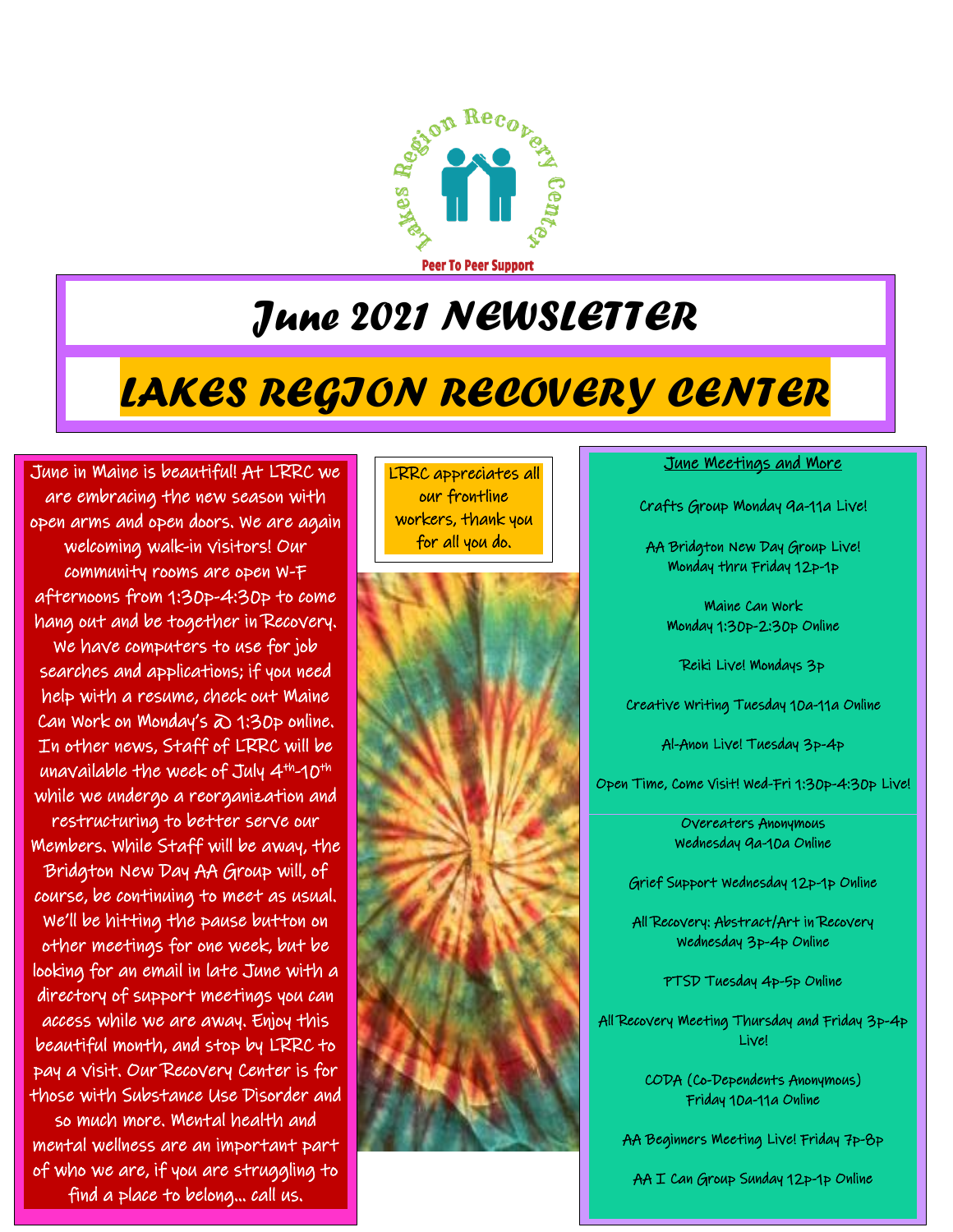

#### Lakes Region Recovery Center (207) 803-8707 www.lrrcbridgton.org ZOOM MEETINGS

**AA Beginners Meeting** Sunday 12p-1p Zoom Meeting [https://us04web.zoom.us/j/268066500](https://www.google.com/url?q=https://us04web.zoom.us/j/268066500?pwd%3DLzBheVdBVjhibThBbnJVQmFMSnZYUT09&sa=D&source=calendar&usd=2&usg=AOvVaw2WXkwxEWxeDdRdfXYPyx6e) Meeting ID: 268 066 500 Password: 843204

**Maine Can Work** Monday 1:30p-2:30p Zoom Meeting<https://us02web.zoom.us/j/89423878769> Meeting ID: 894 2387 8769

**Creative Writing** Tuesday 10a-11a Zoom Meeting [https://us02web.zoom.us/j/85183293812](https://www.google.com/url?q=https://us02web.zoom.us/j/85183293812&sa=D&source=calendar&usd=2&usg=AOvVaw1v0-wc2wJ4CIHkDE2CSgdz) Meeting ID: 851 8329 3812

**OA Overeaters Anonymous** Wednesday 9a-10a Zoom Meeting<https://us02web.zoom.us/j/83812061674> Meeting ID: 838 1206 1674

**Grief Support** Wednesday 12p-1p Zoom Meeting<https://us02web.zoom.us/j/82535341291> Meeting ID: 825 3534 1291

**Abstract Art in Recovery** Wednesday 3p-4p Zoom Meeting<https://us02web.zoom.us/j/> 83731265804 Meeting ID: 837 3126 5804

**PTSD** Tuesday 4p-5p Zoom Meeting <https://us02web.zoom.us/j/82067609101> Meeting ID: 820 6760 9101

**CODA** Friday 10a-11a Zoom Meeting [https://us02web.zoom.us/j/85625070639](https://www.google.com/url?q=https://us02web.zoom.us/j/85625070639&sa=D&source=calendar&usd=2&usg=AOvVaw0CBaMhb5AgePu1_aowAs83) Meeting ID: 856 2507 0639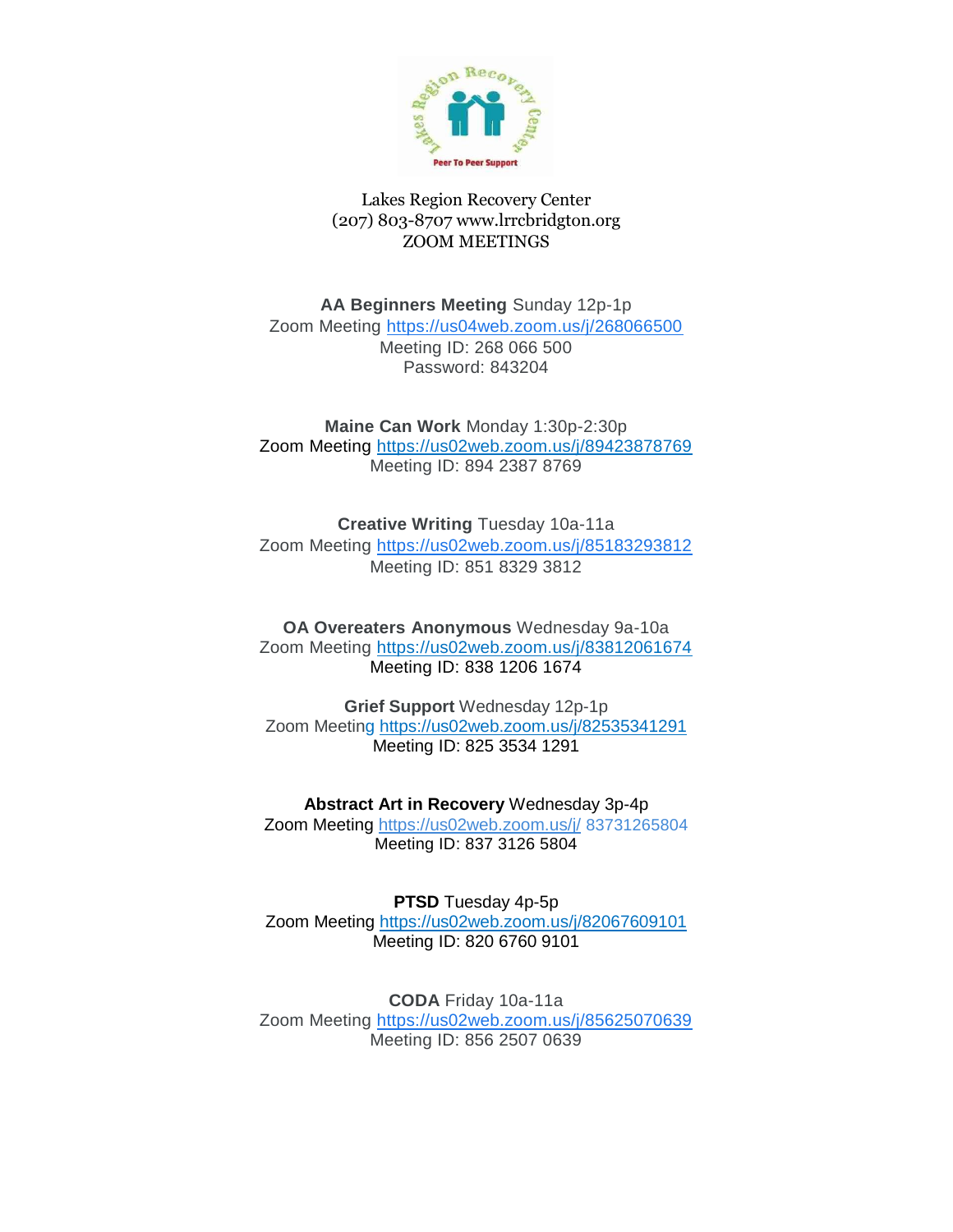### Maine Crisis Hotline 1-888-568-1112

# National Suicide Prevention Lifeline 1-800-273-8255

# Crisis Text Line 741-741

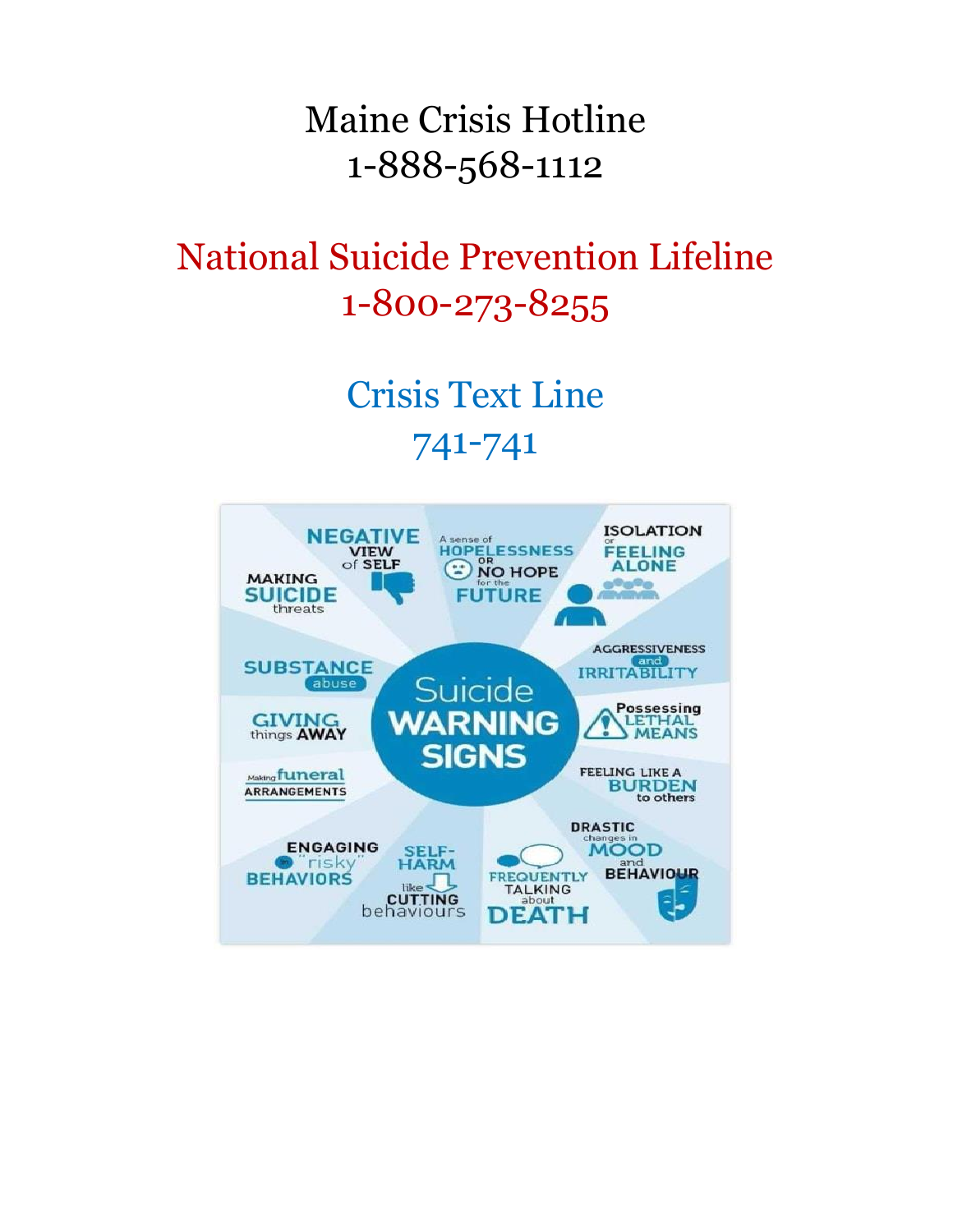# **June 2021 LRRC Activities Calendar**

| <b>Sunday</b>                                | <b>Monday</b>                                                                                                                | <b>Tuesday</b>                                                                                                                                    | Wednesday                                                                                                                                                                                                                                 | <b>Thursday</b>                                                                                                                                                                   | <b>Friday</b>                                                                                                                                                                     | <b>Saturday</b> |
|----------------------------------------------|------------------------------------------------------------------------------------------------------------------------------|---------------------------------------------------------------------------------------------------------------------------------------------------|-------------------------------------------------------------------------------------------------------------------------------------------------------------------------------------------------------------------------------------------|-----------------------------------------------------------------------------------------------------------------------------------------------------------------------------------|-----------------------------------------------------------------------------------------------------------------------------------------------------------------------------------|-----------------|
| 30                                           | 31                                                                                                                           | 1                                                                                                                                                 | $\overline{2}$                                                                                                                                                                                                                            | 3                                                                                                                                                                                 | 4                                                                                                                                                                                 | 5               |
| 12p-1p AA Beginners<br>Meeting Online        | <b>Memorial Day</b><br>12p-1p AA Bridgton New<br>Day Group Live                                                              | 10a-11a Creative Writing<br>Online<br>12p-1p AA Bridgton New<br>Day Group Live<br>3p-4p Al-Anon Live<br>4p-5p PTSD Online                         | 9a-10a OA Over-Eaters<br>Anonymous Online<br>12p-1p AA Bridgton New Day<br>Group Live<br>1:30p-4:30p Open Time, Come<br>Visit!<br>3p-4p All Recovery Abstract/Art<br>Online<br>5p-6p Food Management and<br><b>Healthy Nutrition Live</b> | 12p-1p AA Bridgton New<br>Day Group Live<br>1:30p-4:30p Open Time,<br>Come Visit!<br>3p-4p All Recovery Live                                                                      | 10a-11a CODA Online<br>12p-1p AA Bridgton New<br>Day Group Live<br>1:30p-4:30p Open Time,<br>Come Visit!<br>3p-4p All Recovery Live<br>4p-6p Reconnect Café Live<br>7p-8p AA Live |                 |
| $6\phantom{1}6$                              | $\overline{7}$                                                                                                               | 8                                                                                                                                                 | 9                                                                                                                                                                                                                                         | 10                                                                                                                                                                                | 11                                                                                                                                                                                | 12              |
| 12p-1p AA Beginners<br>Meeting Online        | 9a-11a Craft Group Live<br>12p-1p AA Bridgton New<br>Day Group Live<br>1:30p-2:30p Maine Can<br>Work Online<br>3p Reiki Live | 10a-11a Creative Writing<br>Online<br>12p-1p AA Bridgton New<br>Day Group Live<br>3p-4p Al-Anon Live<br>4p-5p PTSD Online                         | 9a-10a OA Over-Eaters<br>Anonymous Online<br>12p-1p AA Bridgton New Day<br>Group Live<br>1:30p-4:30p Open Time, Come<br>Visit!<br>3p-4p All Recovery Abstract/Art<br>Online<br>5p-6p Food Management and<br>Healthy Nutrition Live        | 12p-1p AA Bridgton New<br>Day Group Live<br>1:30p-4:30p Open Time,<br>Come Visit!<br>3p-4p All Recovery Live                                                                      | 10a-11a CODA Online<br>12p-1p AA Bridgton<br>New Day Group Live<br>1:30p-4:30p Open<br>Time, Come Visit!<br>3p-4p All Recovery Live<br>7p-8p AA Live                              |                 |
| 13                                           | 14                                                                                                                           | 15                                                                                                                                                | 16                                                                                                                                                                                                                                        | 17                                                                                                                                                                                | 18                                                                                                                                                                                | 19              |
| 12p-1p AA Beginners<br><b>Meeting Online</b> | 12p-1p AA Bridgton New<br>Day Group Live<br>1:30p-2:30p Maine Can<br>Work Online<br>3p Reiki Live                            | 9a-11a Craft Group Live 10a-11a Creative Writing<br>Online<br>12p-1p AA Bridgton New<br>Day Group Live<br>3p-4p Al-Anon Live<br>4p-5p PTSD Online | 9a-10a OA Over-Eaters<br>Anonymous Online<br>12p-1p AA Bridgton New Day<br>Group Live<br>1:30p-4:30p Open Time, Come<br>Visit!<br>3p-4p All Recovery Abstract/Art<br>Online<br>5p-6p Food Management and<br>Healthy Nutrition Live        | 12p-1p AA Bridgton New<br>Day Group Live<br>1:30p-4:30p Open Time,<br>Come Visit!<br>3p-4p All Recovery Live                                                                      | 10a-11a CODA Online<br>12p-1p AA Bridgton<br>New Day Group Live<br>1:30p-4:30p Open<br>Time, Come Visit!<br>3p-4p All Recovery Live<br>7p-8p AA Live                              |                 |
| 20                                           | 21                                                                                                                           | 22                                                                                                                                                | 23                                                                                                                                                                                                                                        | 24                                                                                                                                                                                | 25                                                                                                                                                                                | 26              |
| 12p-1p AA Beginners<br>Meeting Online        | 12p-1p AA Bridgton New<br>Day Group Live<br>1:30p-2:30p Maine Can<br>Work Online<br>3p Reiki Live                            | 9a-11a Craft Group Live 10a-11a Creative Writing<br>Online<br>12p-1p AA Bridgton New<br>Day Group Live<br>3p-4p Al-Anon Live<br>4p-5p PTSD Online | 9a-10a OA Over-Eaters<br>Anonymous Online<br>12p-1p AA Bridgton New Day<br>Group Live<br>1:30p-4:30p Open Time, Come<br>Visit!<br>3p-4p All Recovery Abstract/Art<br>Online<br>5p-6p Food Management and<br>Healthy Nutrition Live        | 12p-1p AA Bridgton New<br>Day Group Live<br>1:30p-4:30p Open Time,<br>Come Visit!<br>3p-4p All Recovery Live                                                                      | 10a-11a CODA Online<br>12p-1p AA Bridgton<br>New Day Group Live<br>1:30p-4:30p Open<br>Time, Come Visit!<br>3p-4p All Recovery Live<br>7p-8p AA Live                              |                 |
| 27                                           | 28                                                                                                                           | 29                                                                                                                                                | 30                                                                                                                                                                                                                                        | 1                                                                                                                                                                                 | $\overline{2}$                                                                                                                                                                    | 3               |
| 12p-1p AA Beginners<br>Meeting Online        | 12p-1p AA Bridgton New<br>Day Group Live<br>1:30p-2:30p Maine Can<br>Work Online<br>3p Reiki Live                            | 9a-11a Craft Group Live 10a-11a Creative Writing<br>Online<br>12p-1p AA Bridgton New<br>Day Group Live<br>3p-4p Al-Anon Live<br>4p-5p PTSD Online | 9a-10a OA Over-Eaters<br>Anonymous Online<br>12p-1p AA Bridgton New Day<br>Group Live<br>1:30p-4:30p Open Time, Come<br>Visit!<br>3p-4p All Recovery Abstract/Art<br>Online<br>5p-6p Food Management and<br>Healthy Nutrition Live        | Lakes Region Recovery Center<br>25 Hospital Drive<br>Bridgton, Maine 04009<br>207-803-8707 / 207-803-8709<br>info.lrrcbridgton.org@gmail.com<br>Our website: www.lrrcbridgton.org |                                                                                                                                                                                   |                 |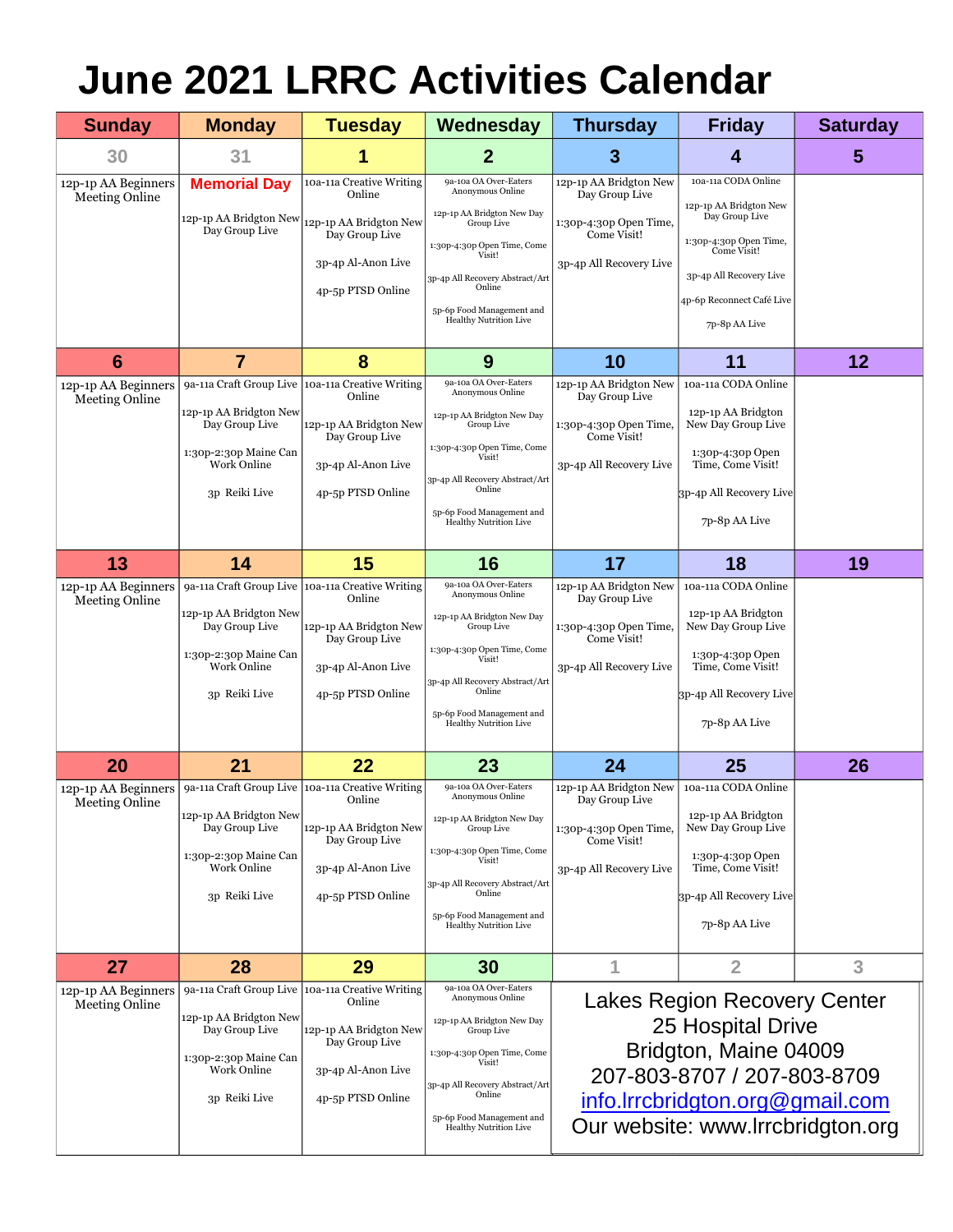### Recovery Related Icebreakers…Ask These Questions…

- I feel calm when...?
- I feel happy when...?
- I feel content when...?
- By this time next year, I will...?
- Name three strengths you have.
- What is one long-term goal you have?
- What is one thing you are proud of yourself for?
- What tools have you used in the last week?
- What are three signs of resilience you see in yourself?
- What short-term goal are you working toward right now?
- What difficult trigger have you overcome in the last 6 months?
- What is the most helpful thing you do when you have an urge?
- What was the best thing that happened to you in the last month?
- $\bullet$  what are the top three reasons  $\pm$  do not choose to use/do anymore?
- What was your high today and what was your low today (or week)?

• Is there anything you are currently working on changing about your life?

It never hurts to ask, is there someone who could use your support? Recovery begins within ourselves and branches outward. Helping others is how we pass on the knowledge of how amazing Recovery is. Would you be interested in becoming a volunteer at LRRC? Our volunteers are an important part of our Center, we have many different opportunities to help. Call us or stop in and we'll get you started with helping us serve our community.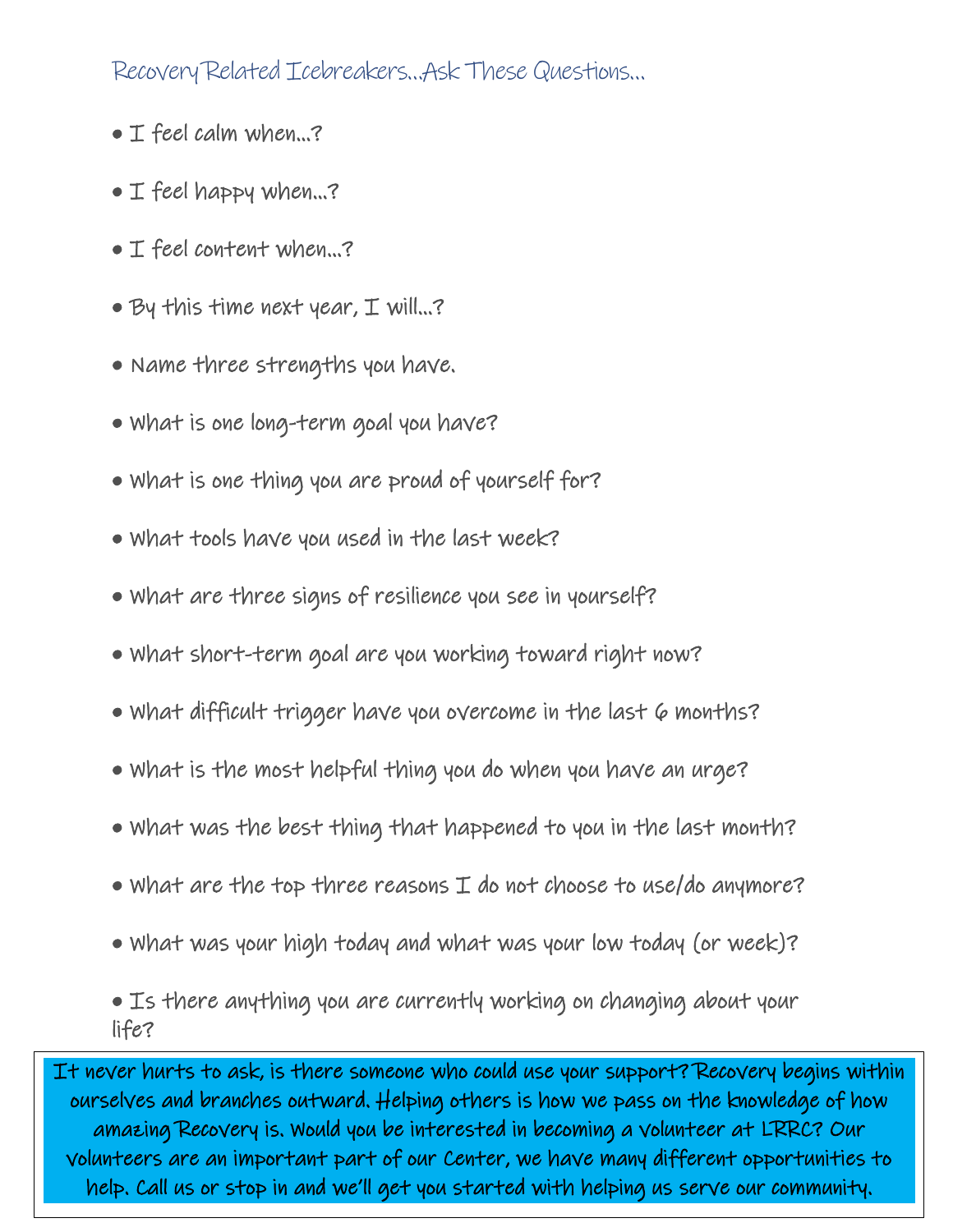### Congratulations Marissa Smith, our Volunteer of the Month!!!

#### $\mathbf{H}$  ,  $\mathbf{H}$

Marissa is a Maine native. Most of her free time is spent cuddling her new cat Minako or relaxing at the ocean. Her nieces know her as Aunti Riss and she loves spending as much time with them as she can. Marissa is a certified Recovery Coach and a mental wellness advocate with personal experience in PTSD, anxiety, depression, and sexual assault. She has been a volunteer at LRRC for a year and facilitates our Tuesday PTSD support group. She does one on one Recovery Coaching and Peer Support through the center. When she is not volunteering she also works as a Peer Support Specialist and focuses her time on supporting those struggling with their mental wellness. Her words to live by are "be the person you needed when you were younger."



THANK YOU AND CONGRATULATIONS! YOUR AWESOME ENERGY AND COMPASSION BRING SO MUCH TO EVERYTHING YOU DO.